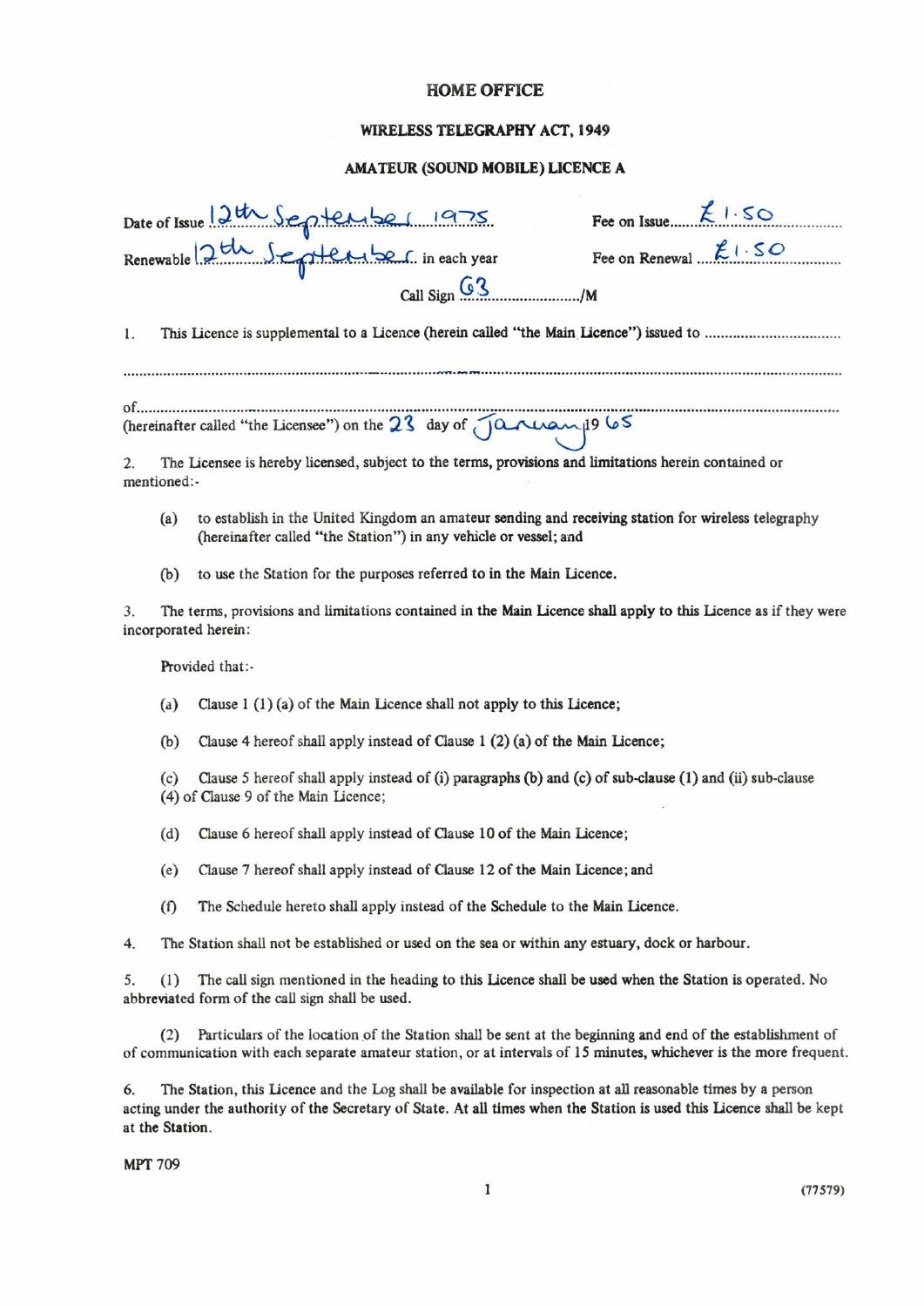7. This Licence shall continue in force for one year from the date of issue, and thereafter so long as the Licensee pays to the Secretary of State in advance in each year on or before the anniversary of the date of issue the renewal fee in respect of this Licence prescribed by or under the regulations for the time being in force under section 2(1) of the Wireless Telegraphy Act, 1949: Provided that (a) the Secretary of State may at any time after the date of issue (i) revoke this Licence or vary the terms, provisions or limitations thereof by a notice in writing served on the Licensee, or by a general notice published in the London, Edinburgh and Belfast Gazettes, or in a newspaper publlshed in London, a newspaper published in Edinburgh and a newspaper published in Belfast addressed to all holders of Amateur (Sound Mobile) Licences: (ii) revoke this Licence by a general notice published by being broadcast by the British Broadcasting Corporation addressed to all holders of Amateur (Sound Mobile) Licences; and (b) if the Main Licence expires or is revoked this Licence shall expire on the date when the Main Licence ceases to be in force. Any notice given under this clause may take effect either forthwith or on such subsequent date as may be speclfied in the notice.

A J. Campbell

#### for the SECRETARY OF *STATE* FOR THE HOME DEPARTMENT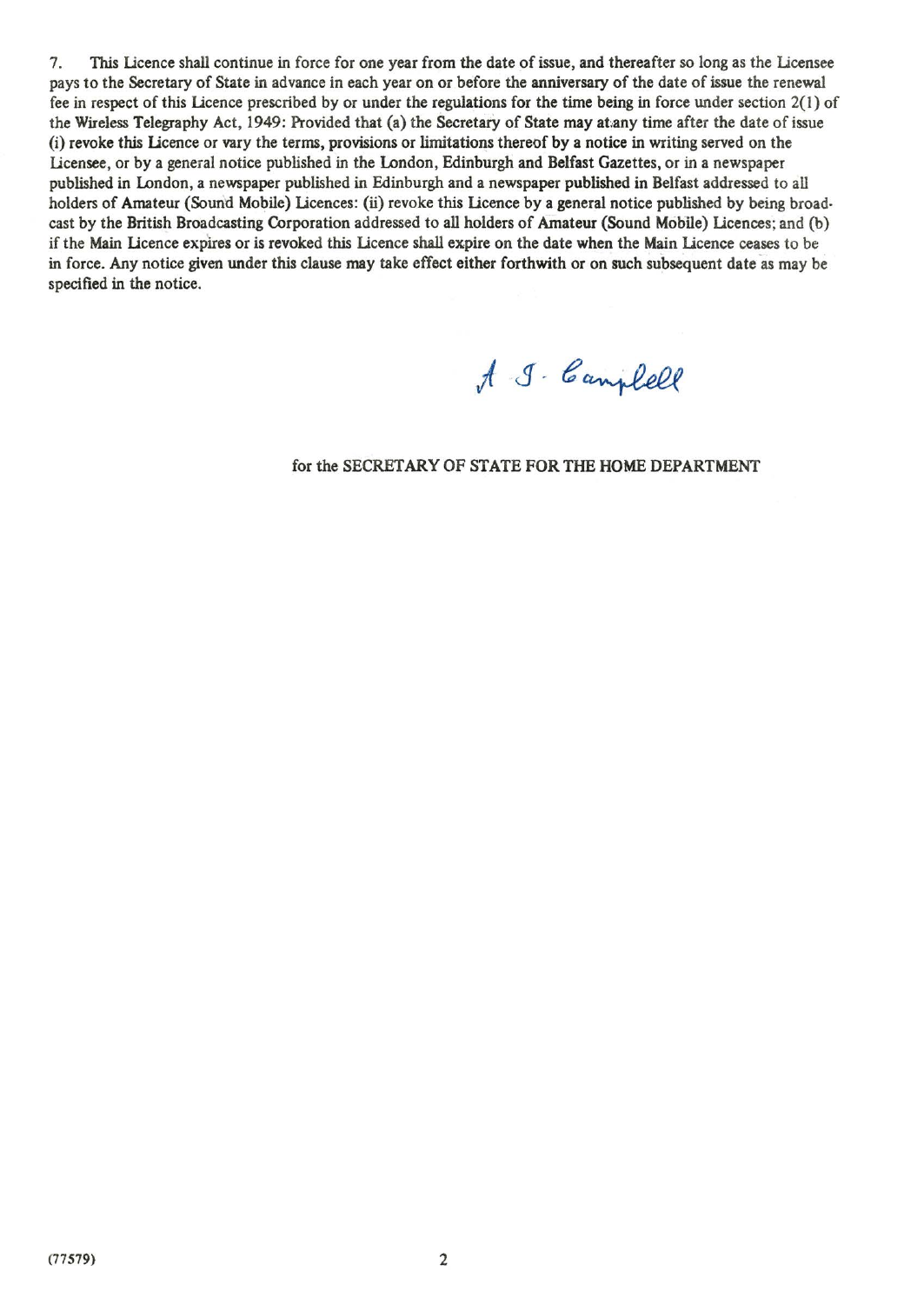|                                           |                                                                                                                 |                                                |                                                                | <b>POWER</b>                                                                                                  |  |
|-------------------------------------------|-----------------------------------------------------------------------------------------------------------------|------------------------------------------------|----------------------------------------------------------------|---------------------------------------------------------------------------------------------------------------|--|
| FOOTNOTE.<br>NO.                          | <b>FREQUENCY BANDS</b><br>(in MHz)<br>(See A overleaf)                                                          | <b>CLASSES OF EMISSION</b><br>(See B overleaf) | MAXIMUM DC<br><b>INPUT POWER</b><br>(See C and D)<br>Overleaf) | RADIO FREQUENCY OUTPUT<br>PEAK ENVELOPE POWER<br>FOR A3A AND A3J<br><b>EMISSIONS ONLY</b><br>(See D overleaf) |  |
| 1 and 5                                   | $1.8 - 2$                                                                                                       |                                                | 10 watts                                                       | $262$ / <sub>3</sub> watts                                                                                    |  |
| $\overline{a}$                            | $3.5 - 3.8$                                                                                                     |                                                |                                                                |                                                                                                               |  |
|                                           | $7 - 7.10$<br>$14 - 14.35$<br>$21 - 21.45$<br>$28 - 29.7$                                                       |                                                | 150 watts                                                      | 400 watts                                                                                                     |  |
| $1$ and $3$                               | $70.025 - 70.7$                                                                                                 | A1, A2, A3,                                    | 50 watts                                                       | 1331/3 watts                                                                                                  |  |
| $\ddot{a}$                                | $144 -$<br>145<br>146<br>$145 -$                                                                                | A3A.A3H.A3J<br>F1.F2 and F3                    | 150 watts                                                      | 400 watts                                                                                                     |  |
| 1.7 & 88                                  | $430 - 432$                                                                                                     | A1, A2, A3, F1, F2<br>and F3                   |                                                                |                                                                                                               |  |
| 1<br>1<br>ı<br>1<br>ı<br>1                | $432 -$<br>440<br>$1.215 - 1.325$<br>$2,300 - 2,450$<br>$3,400 - 3,475$<br>$5,650 - 5,850$<br>$10,000 - 10,500$ | A1.A2.A3.<br>A3A, A3H, A3J,<br>F1.F2 and F3    | 150 watts                                                      | 400 watts                                                                                                     |  |
| $\mathbf Q$                               | 24.000 - 24.050                                                                                                 |                                                |                                                                |                                                                                                               |  |
| 1 and 9                                   | 24,050 - 24,250                                                                                                 |                                                |                                                                |                                                                                                               |  |
| $1$ and $6$<br>$1$ and $6$<br>$1$ and $6$ | $2,350 - 2,400$<br>$5,700 - 5,800$<br>$10.050 - 10.450$                                                         | P1D.P2D.P2E,<br>P3D and P3E                    | 25 watts mean<br>power and<br>2.5 kilowatts<br>peak power      |                                                                                                               |  |

# **FOOTNOTES**

1. This band is allocated to stations in the amateur service on a secondary basis on condition that they shall not cause interference to other services.

 $\overline{2}$ This band is shared by other services.

3. This band is available to amateurs *until further notice* provided that use by the Licensee of any frequency in the band shall cease immediately on the demand of a Government official.

4. The following spot aeronautical frequencies must be avoided *whenever* this band is used:- 144.0, 144.09, 144.18, 144.27, 144.36, 144.45, 144.S4, 144.63, 144.72 ,144.81 and 144.9 MHz

 $\epsilon$ The type of transmission known as Radio Teleprinter (RTTY) may not be used in this band.

k. Use by the Licensee of any frequency in this band shall be only with the prior written consent of the Secretary of State.

 $\tau$ This band is not available for use within the area bounded by 53°N 02E, 55°N 02E, 55°N 03W and 53°N 03W.

 $\mathbf{R}$ In this band the power must not exceed 10 watts erp (effective radiated power).

9. Use by the licensee of *any* frequency in this band shall only be with prlor written consent of the Secretary of State and such consent shall indicate the power whlch may be used, taking into consideration the characteristicsof the licensees statlon.